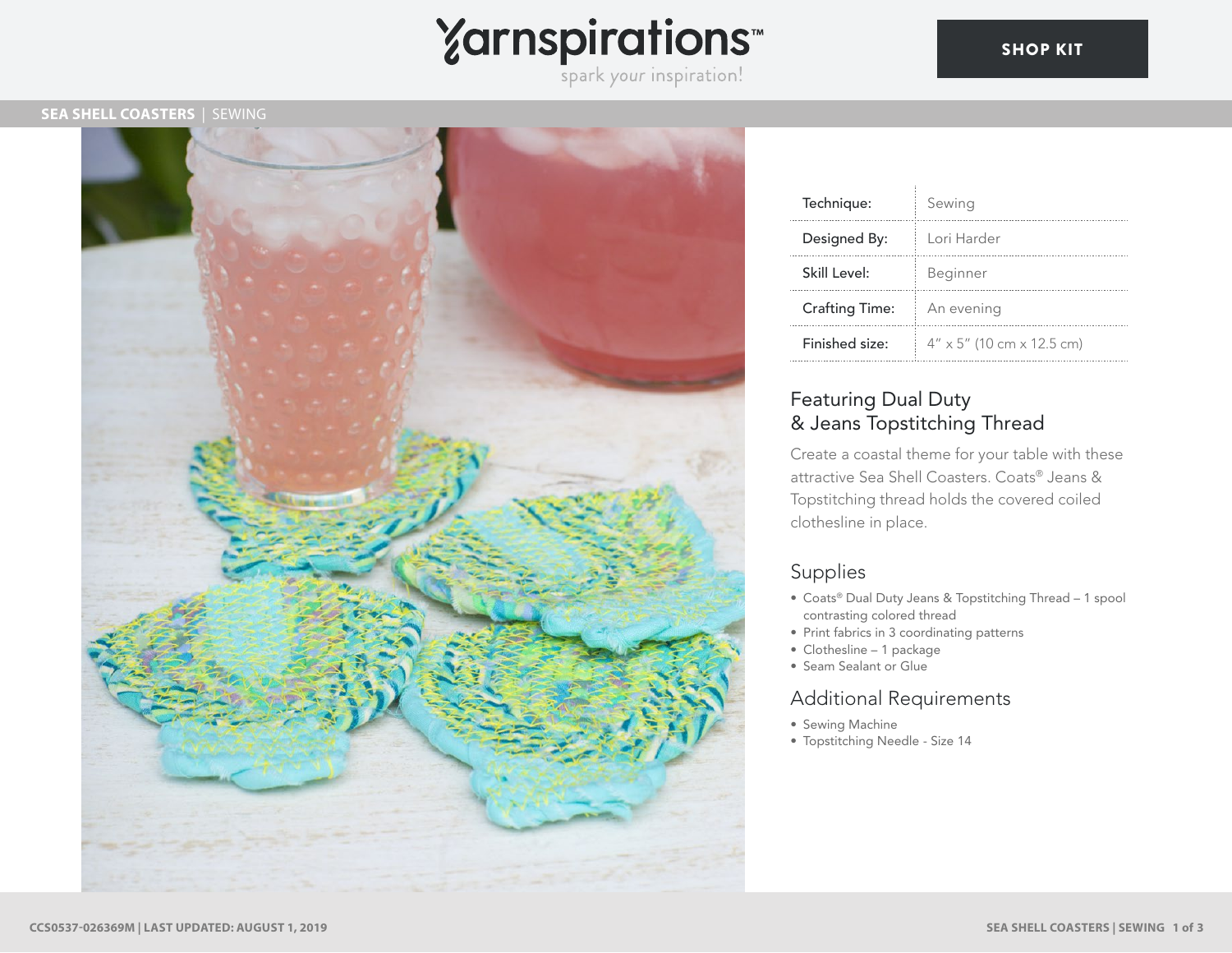# **Yarnspirations**

spark your inspiration!

## Steps

- 1. For a set of 4 coasters tear 4 one inch strips each of 3 fabrics. Trim off selvage ends. If using fat quarters, 8 strips each of 3 fabrics will be needed. Each coaster will take one each of three coordinating colors of fabric. Cut a piece of clothesline cord 78" (198 cm) long.
- 2. Hold end of clothesline cord at the top in a vertical line. Take one strip and lay it across cord horizontally with long end extending to left. Bring strip behind and wrap over starting end of strip tight enough to hold it in place. Secure with a pin at top through fabric and cord. Wrap strip diagonally around cord, working down the cord for about 4-5 inches (10 cm or 12.5 cm). Place top of wrapped cord under sewing machine needle and lower needle through start of wrapped cord and fabric. Continue wrapping toward your body as far as the strip will go and secure with a pin. Each strip will wrap about 30" (78 cm) of cord. Each strip from a fat quarter will wrap about 15" (38 cm) of cord. (Fig.1)

Fig.1



3. Set sewing machine for a zigzag stitch at ¼" (6 mm) wide and 9 stitches per inch (2.5 cm). Fold wrapped cord from the top about 2 ¾" and zigzag starting from the fold. Leave about 3" of top and bobbin threads loose to tie into a knot at back when finishing. Zigzag with the crease in center of sewing machine presser foot so it catches cord on right side of fold and cord on left side of fold to hold together. Once this is stitched into place, stop with the needle in wrapped cord on opposite side of starting end. (Fig. 2) Pivot and turn work upside down.

Fig.2



4. Fold wrapped cord into a loop at top of shell even with starting end and wrap around the U formed with the first fold. Stitch, placing this new fold in center under presser foot and zigzag catching right and left cord to hold together. (Fig. 3)

Fig.3